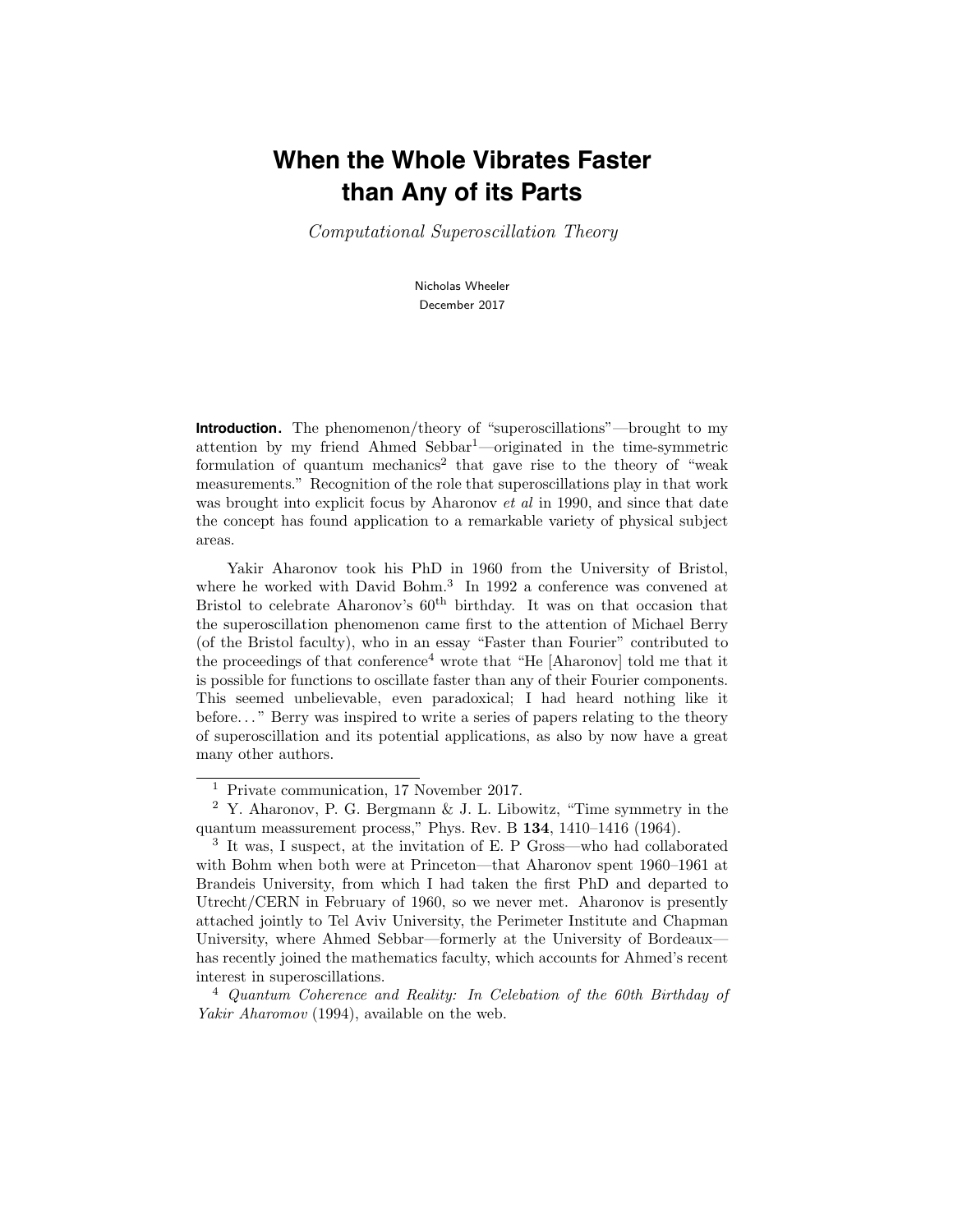## **2 Computational superoscillation theory**

My objective here will be to provide a Mathematica -based survey of the most basic essentials of the superoscillatory phenomenon. I work principally from a paper "The mathematics of superoscillations" by Y. Aharonov et  $al^5$ . Chapter 2 of that paper provides a review of the quantum mechanical origins of the subject. Superoscillations make their entrance in §2.5 ("Large weak values and superoscillations," page 22). I pick up the story in Chapter 3 ("Basic mathematical properties of superoscillating sequences," page 33).

**Preparatory trivialities, and some terminology.** Familiarly, the Fourier series

$$
S(x) = \frac{2}{\pi} \sum_{m=1}^{\infty} \frac{(-1)^{m+1}}{m} \sin(mx)
$$

—the limit of the partial sums

$$
S_n(x) = \frac{2}{\pi} \sum_{m=1}^n \frac{(-1)^{m+1}}{m} \sin(mx) \quad : \quad n \to \infty
$$

—provide a representation of the "sawtooth function", to which the functions  $S_n(x)$  provide progressively better approximations (Figure 16). Aharonov calls functions of the form  $S_n(x)$ —and more generally of the form

$$
\sum_{m=0}^{n} a_m \begin{cases} \exp(ik_m x), & \text{else} \\ \cos(ik_m x), & \text{else} \end{cases} : \begin{cases} \text{weighted sums of finitely many} \\ \text{oscillatory Fourier components} \end{cases}
$$

—"Fourier sequences." In this language, Fourier series are limits of Fourier sequences.

Look to the function

$$
F_n(x) \equiv \left[\cos\left(\frac{x}{n}\right) + i\sin\left(\frac{x}{n}\right)\right]^n = \left[\exp\left(i\frac{x}{n}\right)\right]^n = e^{ix} = \cos x + i\sin x
$$

which is evidently the simplest possible Fourier sequence/series. Binomial expansion gives

$$
F_n(x) = \sum_{p=0}^n i^p \binom{n}{p} \cos^{n-p}(x) \sin^p(x)
$$

the real/imaginary parts of which provide an infinite set of identities, of which the leading instances

$$
\cos x = \cos^2(\frac{1}{2}x) - \sin^2(\frac{1}{2}x)
$$
  

$$
\sin x = 2\cos(\frac{1}{2}x)\sin(\frac{1}{2}x)
$$

—usually written

$$
\cos 2x = \cos^2 x - \sin^2 x
$$
  

$$
\sin 2x = 2 \cos x \sin x
$$

<sup>5</sup> Y. Aharonov, F. Colombo, I. Sabadini, D. C. Struppa & J. Tollaksen. The paper is available on the web as an arXiv preprint (5 November 2015) and as a Memoir of the American Mathematical Society (2017).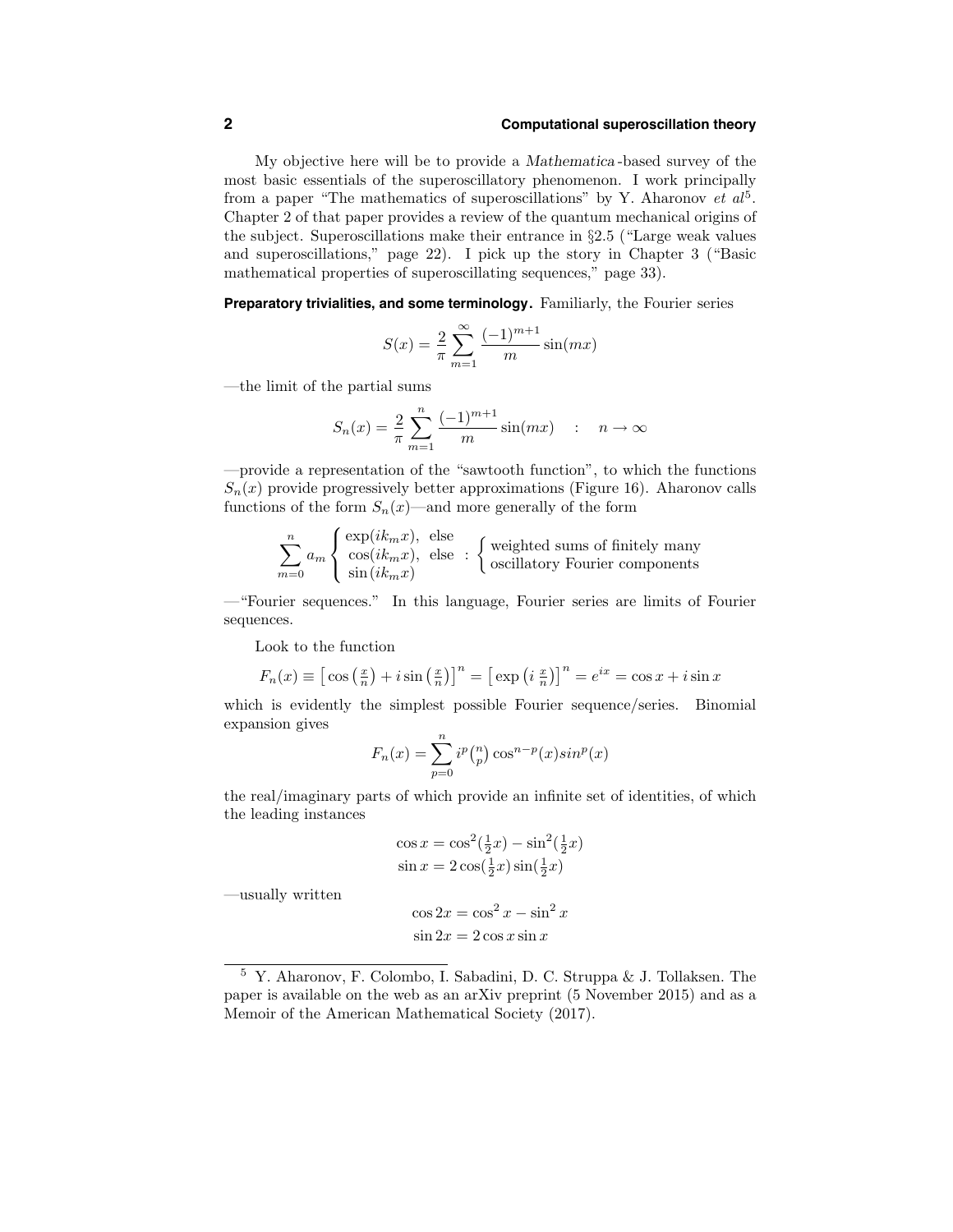# **Vistas of a new superoscillatory world 3**

—are the familiar "double angle formulæ." Similar arguments lead directly to multiple angle formulæ of ascending order; thus

$$
\cos 3x = \cos^3 x - 3\cos x \sin^2 x
$$
  
\n
$$
\sin 3x = 3\cos^2 x \sin x - \sin^3 x
$$
  
\n
$$
\cos 4x = \cos^4 x - 6\cos^2 x \sin^2 x + \sin^4 x
$$
  
\n
$$
\sin 4x = 4\cos^3 x \sin x - 4\cos x \sin^3 x
$$

The equivalence of the expressions on the left/right sides of such equations can be established in Mathematica by means of the TrigExpand and TrigReduce commands; thus

$$
TrigExpand[cos 2x] = cos2 x - sin2 x
$$
  
TrigReduce[cos<sup>2</sup> x - sin<sup>2</sup> x] = cos 2x

All of which hinges on the elementary fact that  $e^{inx} = (e^{ix})^n$ .

**By slight adjustment—vistas of a new superoscillatory world.** Look now, with Aharonov, to the functions

$$
F_n(x, a) \equiv \left[ \cos \left( \frac{x}{n} \right) + i a \sin \left( \frac{x}{n} \right) \right]^n \tag{1.1}
$$

which give back the functions  $F_n(x) = e^{ix}$  (all n) in the case  $a = 1$ . Writing

$$
= \left[\frac{e^{ix/n} + e^{-ix/n}}{2} + i a \frac{e^{ix/n} - e^{-ix/n}}{2i}\right]^n
$$

$$
= \left[\frac{1+a}{2}e^{ix/n} + \frac{1-a}{2}e^{-ix/n}\right]^n
$$
(1.2)

$$
= \sum_{p=0}^{n} \frac{1}{2^n} {n \choose p} (1+a)^{n-p} (1-a)^p e^{ix(n-p)/n} e^{-ixp/n}
$$

$$
= \sum_{p=0}^{n} B_n(p,a) e^{ik_n(p)x}
$$
(2)

$$
B_n(p, a) = \frac{1}{2^n} {n \choose p} (1 + a)^{n-p} (1 - a)^p
$$

$$
k_n(p) = 1 - 2p/n
$$

we see from (2) that each  $F_n(x, a)$  is a Fourier sequence, a weighted sum of  $n+1$ Foruier terms  $e^{ik_nx}$ . To distinguish such sequences from Fourier sequences in general I will call them "Aharonov sequences."

The wave numbers  $k_n(p)$ :  $p = 0, 1, ..., n$  proceed in n equal steps from  $k_n(0) = 1$  to  $k_n(n) = -1$ , and in all cases  $|k_n(p)| \leq 1.6$  The associated wave lengths  $\lambda_n(p) = 2\pi/|k_n(p)|$  are therefore all greater than  $2\pi$ .

<sup>&</sup>lt;sup>6</sup> Note that  $k_n(\frac{n}{2}) = 0$ , so  $F_n(x, a)$  includes a constant term iff *n* is even.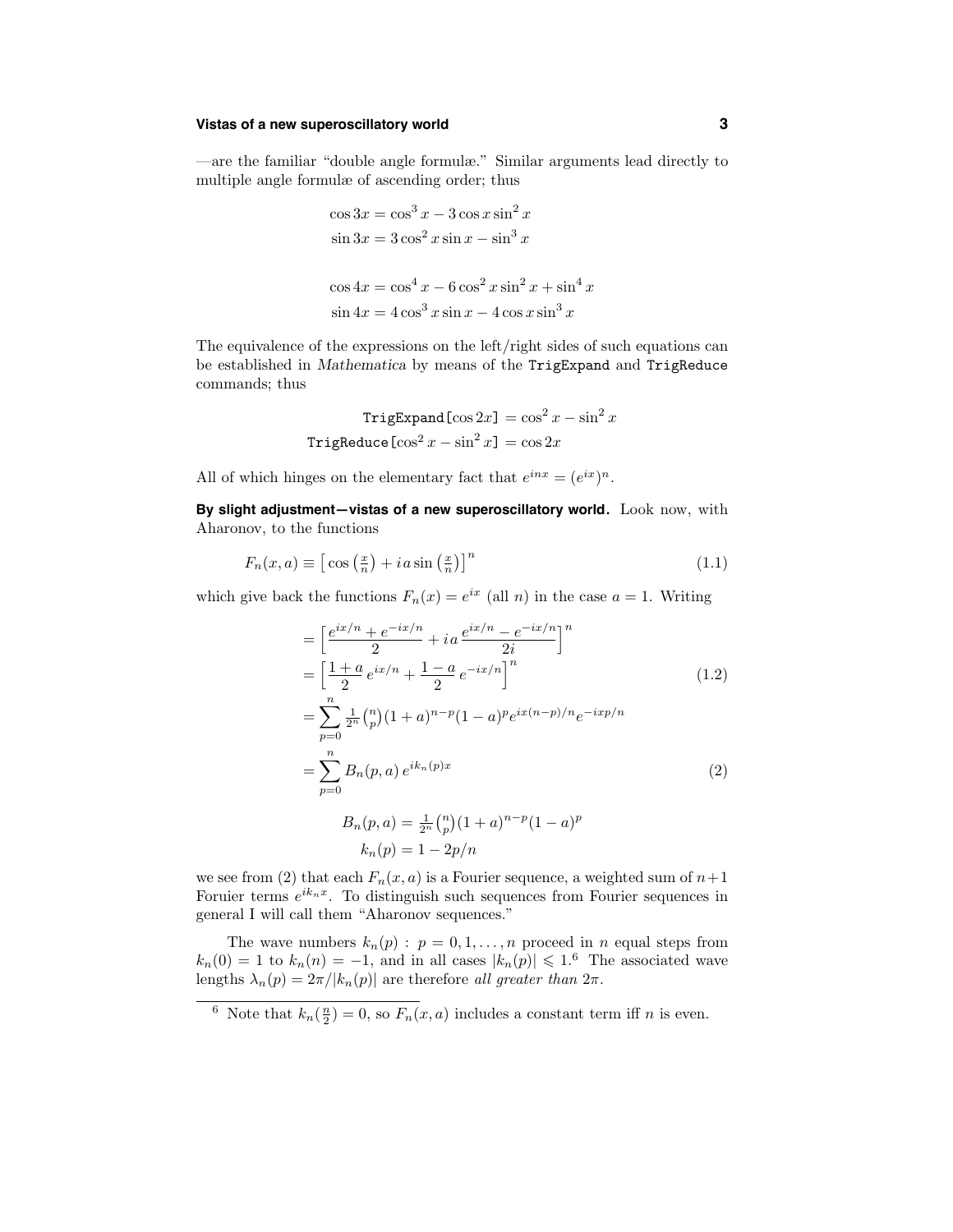Working either from  $(1.1)$  or  $(1.2)$ , we find that

$$
F_n(x,a) \approx [1 + iax/n]^n \quad : \quad \frac{x}{n} \ll 1
$$

so for any given  $x$ 

$$
\lim_{n \to \infty} F_n(x, a) = e^{iax} \tag{3}
$$

which at  $a = 1$  gives back the result discussed in the preceeding section, but for  $a > 1$  has wave number greater, and wavelength shorter, than that of any of the contributory Fourier terms. Taking our language not from the space domain but from the time domain, we have in the limit  $n \to \infty$  an angular frequency greater, and period shorter, than that of any of the contributory Fourier terms, whence my title: the whole vibrates faster than any of its parts. That, in a nutshell, is the essence of the superoscillatory phenomenon.

**Graphic evidence.** Generally, one expects properties that hold in a limit to be approximated ever better, to become ever more vividly evident as one approaches the limit; that is the principle that—inevitably, since  $\infty$  lies forever out of reach—informs the following graphic experiments/demonstrations.

The functions  $F_n(x, a)$ ,  $e^{iax}$ , etc. are complex-valued. For purposes of graphic display one must look to their real (else imaginary) parts or (for some purposes more usefully) to their absolute values or (for most purposes much less usefully) to their phases.

THE CASE 
$$
F_{20}(x, 2)
$$

Figures 1 & 2 show respectively the  $\cos(x/n)$  and  $\sin(x/n)$  that enter into the construction of  $F_{20}(x, 2)$ . All have wavelengths  $\geq 2\pi$ . The real parts of  $F_{20}(x, 2)$ and  $e^{i2x}$  are superimposed in Figure 3a, their imaginary parts in Figure 4a. Even though the asymptote  $e^{i2x}$  has wavelength  $\lambda = \pi < 2\pi$ , the coincidence is seen to be reasonably good on the interval  $|x| < \frac{1}{2}\pi$ . Figure 3b shows the absolute value of the difference between the real parts of  $F_{20}(x, 2)$  and  $e^{i2x}$ , while Figure 4b shows the does the same for their imaginary parts; those figures show in particular that the error grows rapidly as one moves away from  $x = 0$ . Figure 5 (the same as Figure 3b, but with extended range) shows that the error grows to an enormous (but finite) size, but is *periodic*, with period  $\xi_{20} = 20\pi$ .<sup>7</sup>

EFFECT OF INCREASING  $n$ , WITH  $a$  HELD CONSTANT

Figure 6 differs from Figure 3a only in that the value of  $n$  has been increased from 20 to  $20^2 = 400$ . In Figure 7 (note the extended range) the value of n has been further increased to  $20^3 = 8000$ . The upper bound of the "domain of good approximation" has increased from about  $\frac{1}{2}\pi$  to about  $2\pi = 2^2(\frac{1}{2}\pi)$  to about  $8\pi = 2^2(2\pi) = 2^2 2^2(\frac{1}{2}\pi)$ . We might, on that informal basis, expect in the case  $n = 20<sup>4</sup> = 160000$  to find that the domain of good approximation extends to about  $x = 2^2 2^2 2^2 (\frac{1}{2}\pi) = 32\pi$ , which is an expectation supported by Figure 8.

<sup>&</sup>lt;sup>7</sup> exp(x/n) has period  $2\pi n$ , so  $|\exp(x/n)|$  has period  $\xi_n = \pi n$ .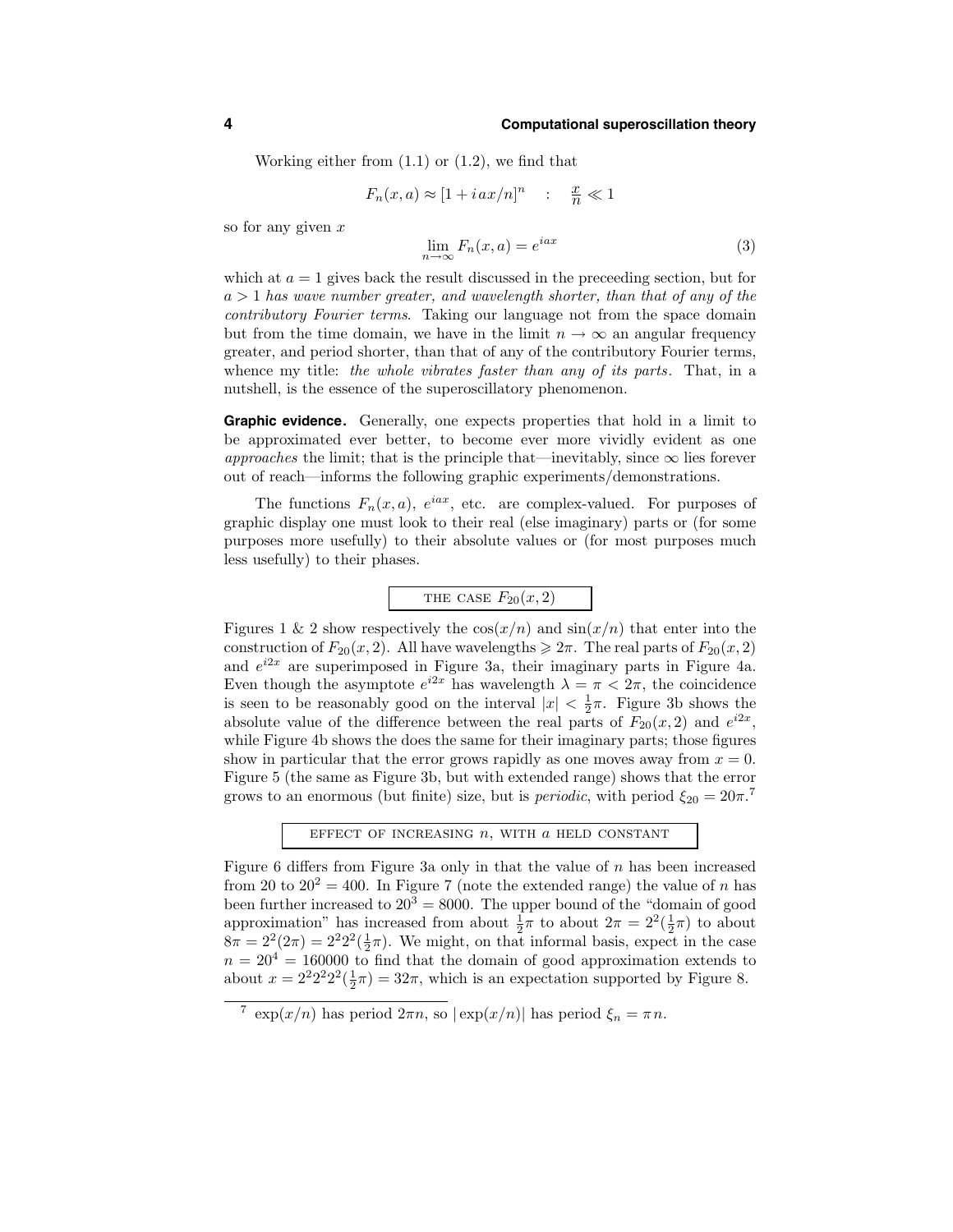# **Graphic evidence 5**

### EFFECT OF INCREASING  $a$ , WITH  $n$  HELD CONSTANT

Figure 9 differs from Figure 7 in only one respect: the parameter  $a$  has been doubled (increased from 2 to 4) and the upper bound of the domain of good approximation has been reduced from from about  $8\pi$  to about  $2\pi = (\frac{1}{2})^2 8\pi$ . A second doubling of the parameter  $(2 \rightarrow 4 \rightarrow 8)$  produces Figure 10; here the location of the upper bound is difficult to estimate, but appears to lie in the neighborhood of  $\frac{1}{2}\pi = (\frac{1}{2})^2(\frac{1}{2})^2 8\pi$ . It is, in any event clear, (see Figures 11 and 12) that increasing the value of a decreases the width of the domain of good approximation, for which one can compensate by increasing the value of  $n$ .

### QUALITATIVE EFFECTS OF  $\{a, n\}$ -VARIATION

The curves that connect maximal points in Figures 10, 11  $\&$  12 were produced by commands of the form  $\text{Abs}\left[F_n(x,a)\right]$ .<sup>8</sup> Such curves can be used to eliminate a lot of irrelevant clutter and expose more clearly what is going on. Figure 13 shows the absolute values of  $F_n(x, 2) : n = \{10, 11, 12\}$ . The periodicity noted previously is clearly evident. Gridlines at  $\{\frac{1}{2}n\pi\}$  and  $\{\frac{1}{2}n\pi + n\pi\}$  locate the maxima, which are found to have the values 1024, 2048 and 4096, respectively, which grow—each to the next—by factors of 2. Increasing the value of  $\alpha$  from 2 to  $3 = (\frac{3}{2})2$  produces Figure 14, in which the locations of the maxima remain unchanged, but their values have increased enormously, to 59049, 177147 and 531441, which grow by factors of 3. The pattern persists when we increase the value of a from 3 to  $4 = (\frac{4}{3})3$ , producing Figure 15; the locations of the maxima again remain unchanged, but their values have again increased enormously, to 1048576, 4194304 and 16777216, which grow by factors of 4.

**Superoscillatory waveforms & associated graphics.** Proceeding formally from

$$
f(x) = \int g(k)e^{ikx}dk = \int g(k)\left\{\lim_{n \to \infty} F_n(x, k)\right\} dk
$$

$$
= \lim_{n \to \infty} f_n(x) \; : \; f_n(x) \equiv \int g(k)F_n(x, k) dk
$$

we might—if  $g(k)$  vanishes outside a bounded interval, and n is large enough to overwhelm the domain-contracting effect of  $k_{\text{max}}$ —expect  $f_n(x)$  to provide a good and ever better approximation to  $f(x)$ . More particularly, if  $f(x)$  refers to a real-valued periodic waveform (period  $2\pi$ ) we have

$$
f(x) = \begin{cases} \sum_{m=0}^{\infty} g_m \cos(mx) & \colon & f(x) \text{ even} \\ \sum_{m=1}^{\infty} g_m \sin(mx) & \colon & f(x) \text{ odd} \end{cases}
$$
(4)

From the Aharonov sequence  $F_n(x, k)$  we construct

$$
C_n(x, k) = \frac{F_n(x, k) + F_n(x, -k)}{2}
$$

$$
S_n(x, k) = \frac{F_n(x, k) - F_n(x, -k)}{2i}
$$

<sup>8</sup> Abs $[x + iy] = \sqrt{x^2 + y^2}$ .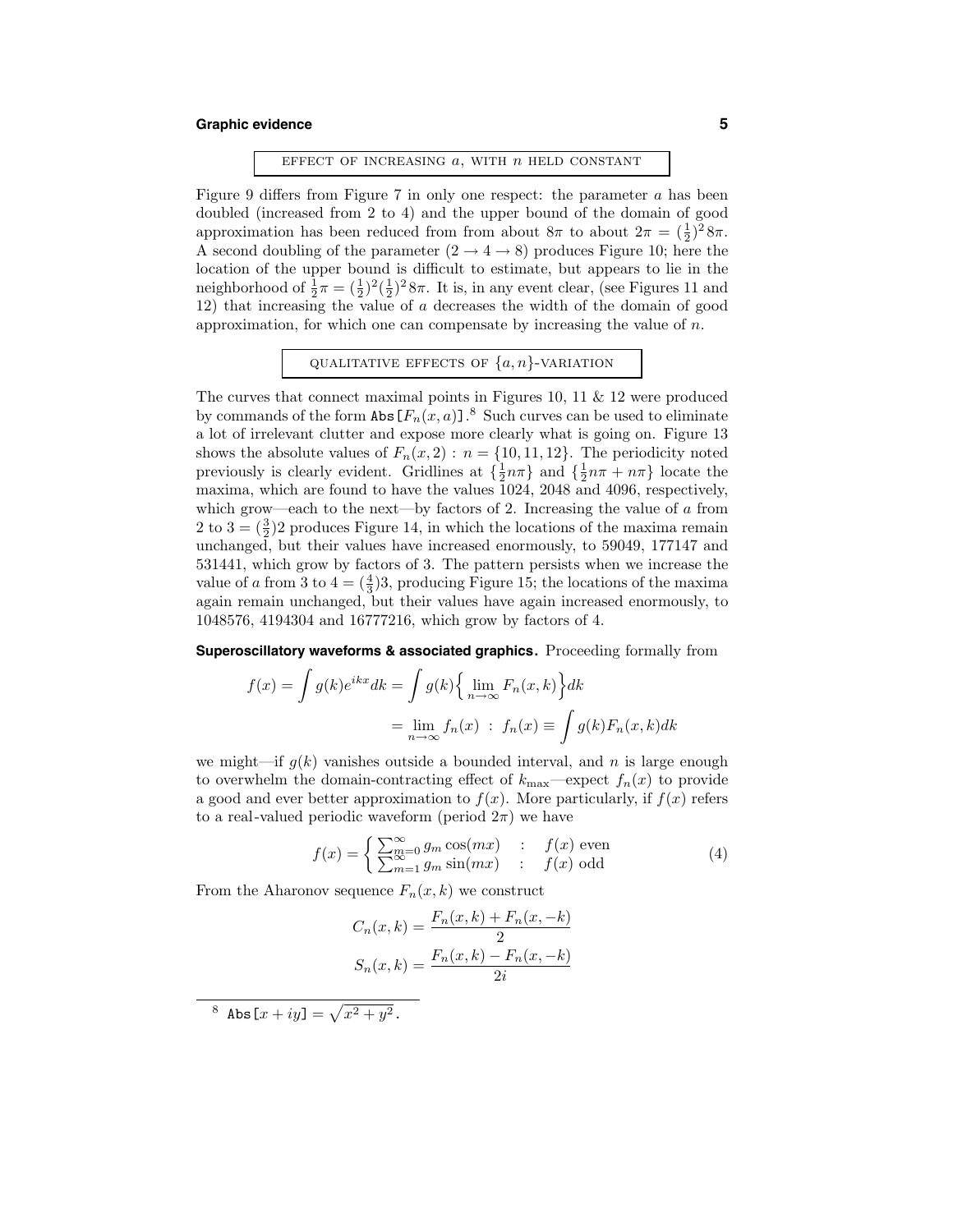## **6 Computational superoscillation theory**

and observe that

$$
\lim_{n \to \infty} C_n(x, k) = \cos(kx) \qquad \lim_{n \to \infty} S_n(x, k) = \sin(kx)
$$

Suppose the Fourier coefficients  $g_m$  in (4) diminish so fast that truncation at  $m = M$  produces what we can agree is a "good approximation"

$$
f_M(x) = \sum_{m=0,1}^{M} g_m \frac{\cos(mx)}{\sin(mx)}
$$

to  $f(x)$ . We then expect

$$
f_{M,n}(x) = \sum_{m=0,1}^{M} g_m \frac{C_n(x,m)}{S_n(x,m)}
$$

to produce, for n sufficiently large, a good "superoscillatory approximation" to  $f(x)$ . I look to examples:

It was remarked on page 2 that the sawtooth function  $S(x)$ —which is real, odd, has period  $2\pi$ —results from setting

$$
g_m=(-)^{m+1}\frac{2}{m\pi}
$$

in the sine series. Truncation at  $M = 15$  produces the function  $S_{15}(x)$  displayed in Figure 16 (note the Gibbs phenomenon that results from the discontinuity of the sawtooth function). That same central portion of the superoscillatory approximation  $S_{15,100000}(x)$  to  $S(x)$  is shown in Figure 17. The figures are indistinguishable, which is remarkable because the Fourier components that enter into the construction of  $S_{15}(x)$  all have wavenumbers  $\geq 1$  (therefore wavelengths  $\leq 2\pi$ ) while those that enter into the construction of  $S_{15,100000}(x)$ all have wavenumbers  $\leq 1$ , therefore wavelengths *greater* than the period  $2\pi$  of the figure. There is, however, a heavy price to be paid for this superoscillatory accomplishment, since

$$
S_{15,100000}(100000\pi/2) \approx 3.52988 \times 10^{115438}
$$

It would, in the absence of some heroically effective compression algorithm, require an unreasonably enormous amount of energy to achieve by any means a physical realization of such a wave.

We look to a second example. In

$$
T(x) = \frac{4}{\pi} \sum_{m=1}^{\infty} \frac{1}{2m-1} \sin(mx) = \begin{cases} +1 & \text{: } 0 < x < \pi \\ -1 & \text{: } \pi < x < 2\pi \end{cases}
$$

we have the Fourier representation of a square wave of period  $2\pi$ . Truncation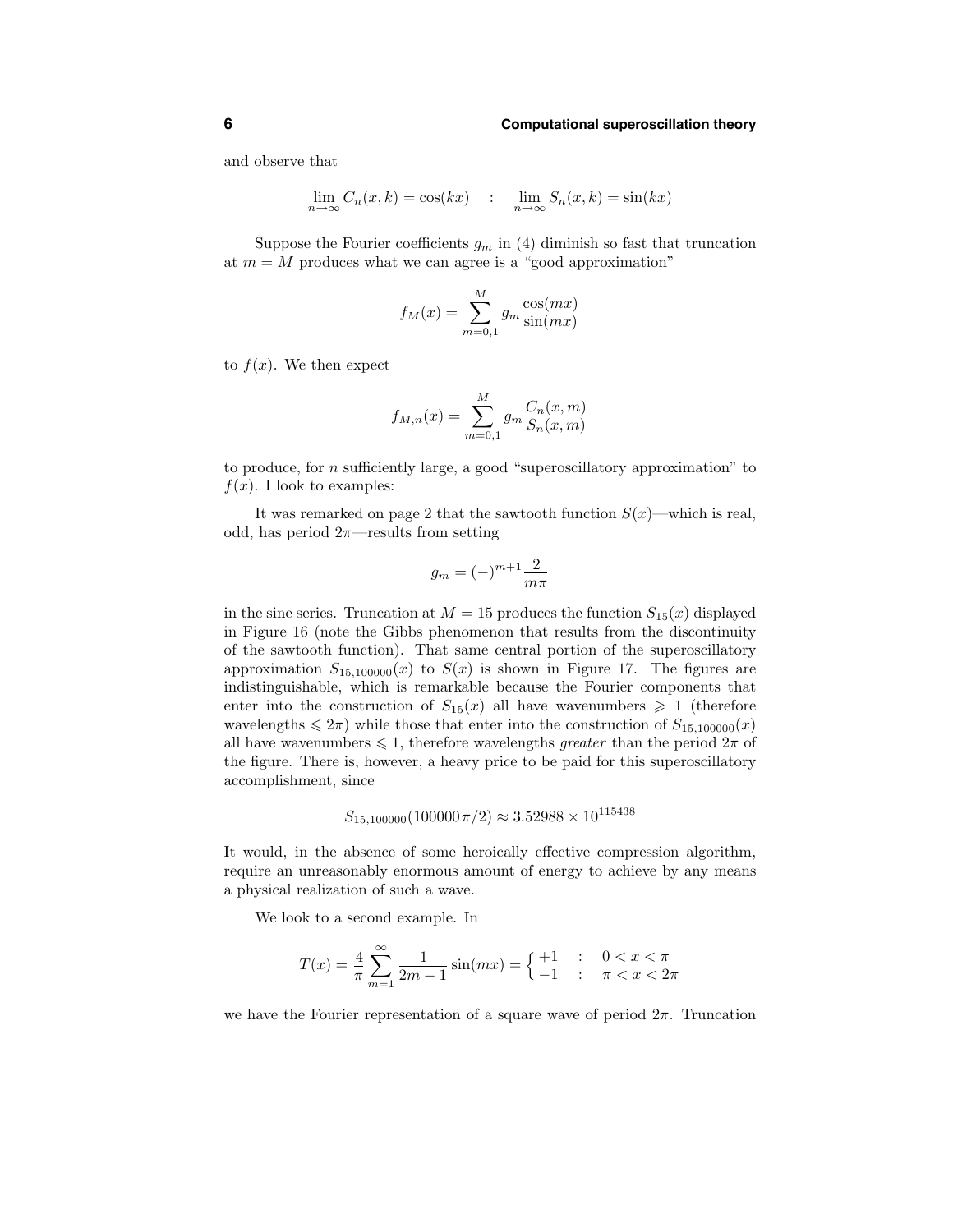# **Superoscillatory waveforms & associated graphics 7**

at  $m = 15$  produces the function  $T_{15}(x)$  plotted in Figure 18 (Gibbs' phenomenon is again conspicuous), of which the superoscillatory approximation  $T_{15,100000}(x)$  is shown in Figure 19. Again, the two are indistinguishable on the interval shown, but differ radically (see again Figures  $13-15$ ) as x advances toward  $100000\pi/2$ . On the other hand, we expect  $T_{15}(x)$  and  $T_{15,n}(x)$  to come into precise agreement on an unrestricted x-domain in the (physically) computationally) unattainable limit  $n \to \infty$ .

**Concluding comments.** In my attempt to display as simply as possible the most essential features of the superoscillation phenomenon I have ridden roughshod over any number of mathematical niceties (for example: the distinction between "convergence" and "uniform convergence"). Those are treated in elaborate detail by Aharonov and colleagues in the paper cited previously.<sup>5</sup> Berry<sup>4</sup> used the method of stationary phase (saddlepoint method) to study some aspects of the mathematical theory.

So far as concerns applications, the subject was, as previously remarked, born of an application (theory of weak measurements), and Aharonov et  $al^5$ look also to some of its other quantum ramifications; they look, for example, to the dynamical evolution of superoscillatory initial states under action of the Schrödinger equation (free particle, oscillator), the wave equation and other dynamical equations. Their bibliography, though most of the 132 papers cited refer to aspects of weak measurement theory, includes quite a number that allude in their titles to superoscillations. Michael Berry, in the  $\S5$ . "Concluding Remarks" of the paper that announced his entry into the field, $4$  remarks that "Aharonov's discovery. . . could have applications in several branches of physics," and proceeds to list some: "Perhaps more interesting are the superoscillatory functions of two variables, representing images. One envisages new forms of microscopy, in which structures much smaller than the the wavelength  $\lambda$  would be resolved by representing them as superoscillations." And in subsequent publications (cited by Aharonov) Berry proceeeded to explore some of those potential applications.<sup>9</sup>

I quote now from Berry's §4."Beethoven at 1 Hz": "Professor I. Daubechies has informed me that superoscillations are known in signal processing, in the context of oversampling. This is a function faster than the Nyquist rate; *i.e.*, at points  $x = n\pi$  where the function is bandlimited by  $|k| \leq 1$ . If a function is oversampled in a finite range, extrapolation outside this range is exponentially unstable.<sup>10</sup> She quotes B. Logan as saying that it is possible in principle to design a bandlimited signal with a bandwidth of 1 Hz that would reproduce Beethoven's  $9<sup>th</sup>$  symphony exactly. With the superoscillatory

<sup>&</sup>lt;sup>9</sup> "Evolution of quantum superoscillations, and optical superresolution without evanescent waves," (2006); "Superoscillation in speckle patterns," (2009); "Exact nonparaxial transmission of subwavelength detail using superoscillations," (2013)

<sup>&</sup>lt;sup>10</sup> Y. Aharanov, J. Anandan, S. Popescu & L. Vaidman, Phys. Rev. Letters 64, 2965 (1990).